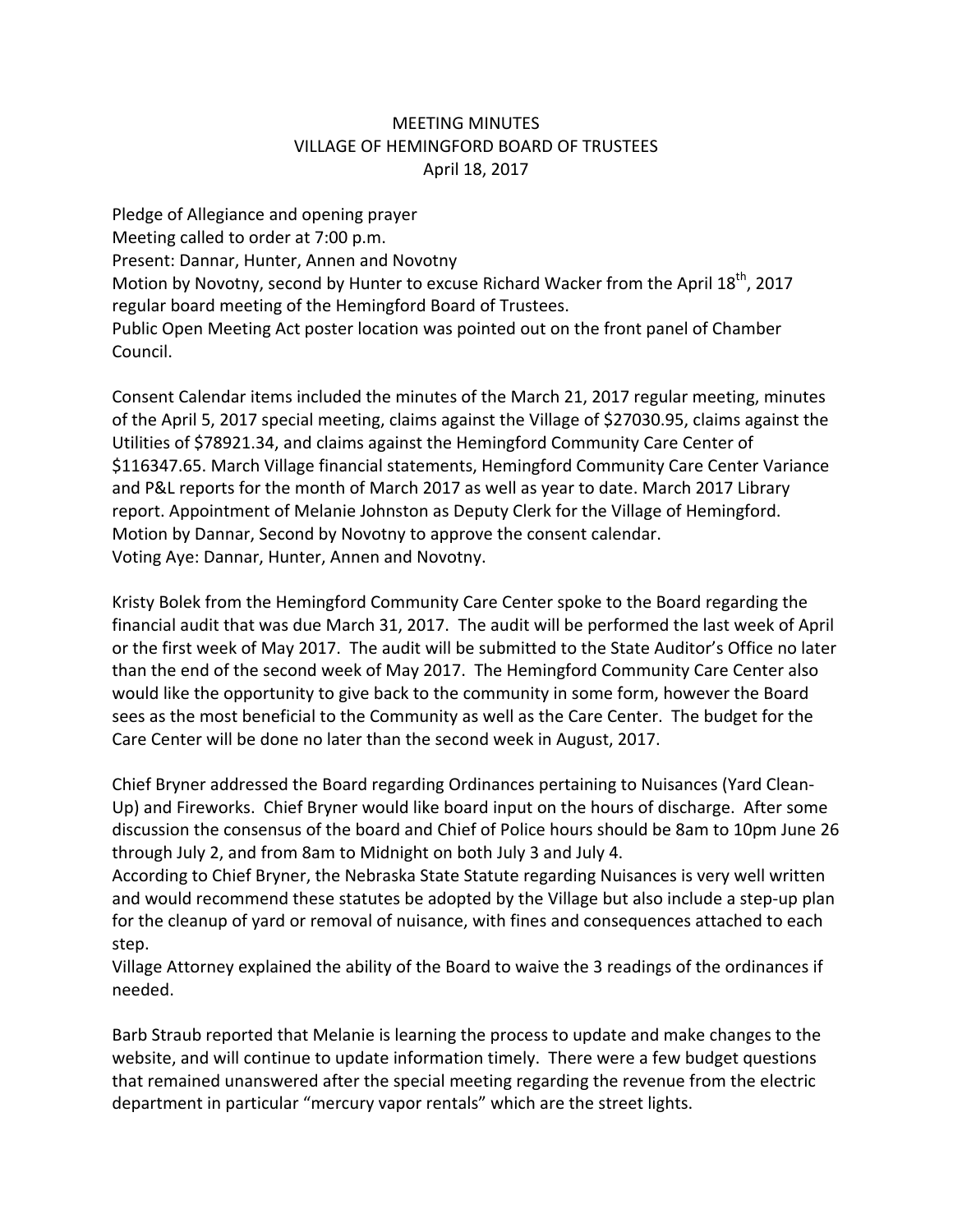Currently the employees of the Village are given an HSA (Health Savings Account) and the village contributes to this account each pay period, the total of Village contribution at the end of the calendar year is equal to the Out of Pocket Deductible. It is the recommendation that the Village contribution be reduced by 10%. The Village Attorney will prepare a policy to be presented at the next regular board meeting.

Discussion of the Village Section 125 bank account. Straub informed the board that the balance in the Section 125 account is \$338.93, there has been no activity in over 12 months and a monthly service fee of \$5.00 is charged. Straub recommended the closing of the Section 125 account.

Motion by Dannar, Second by Hunter to have the Village Administrator close the Section 125 account and move the balance of \$338.93 to the Village General fund account. Voting Aye: Dannar, Hunter, Annen and Novotny.

Discussion and scheduling of the first budget workshop. The first budget workshop will be on May 9, 2017 at 6:30pm.

The Village utilities employees all work near or at the lagoons and should be protected by the Hepatitis Vaccination.

Motion by Dannar, Second by Novotny to schedule and pay for the hepatitis vaccination for 4 village utility employees.

Discussion and possible action on the cleaning and repair of the Water Tower. Kyle Huss explained the process of cleaning and the need for the repairs to the water tower. Huss recommended that the cleaning as well as repair to include the floating drywell vent to be plated and seal welded and replaced by NE DHHS approved fail safe vent with insect proof screen to be seal welded into the tank dome. Removal of the abandoned cathodic protection system, access ports in the tank dome and electrical access port in the upper section to be plated and seal welded, holes in the dome seal welded. A VFD unit will need to be rented to insure the consistent water pressure and water delivery to the Village. The total cost for Maguire Iron is \$18230.00 with \$9115.00 due at the completion of the project, and the remaining \$9115.00 due prior to March 20, 2018, interest free. The rental cost for the VFD unit is \$1500.00 making the total cost of the project \$19730.00.

Motion by Hunter second by Novotny to have Maguire Iron, Inc clean and repair the water tower at a cost of \$18230.00 with \$9115.00 due at the completion of the project and \$9115.000 due prior to March 20, 2018 interest free. Also to rent a VFD unit at the cost of \$1500.00 for a total project cost of \$19730.00. Contract needs to reflect Macguire Iron's agreement for financing.

Voting Aye: Dannar, Hunter, Annen and Novotny.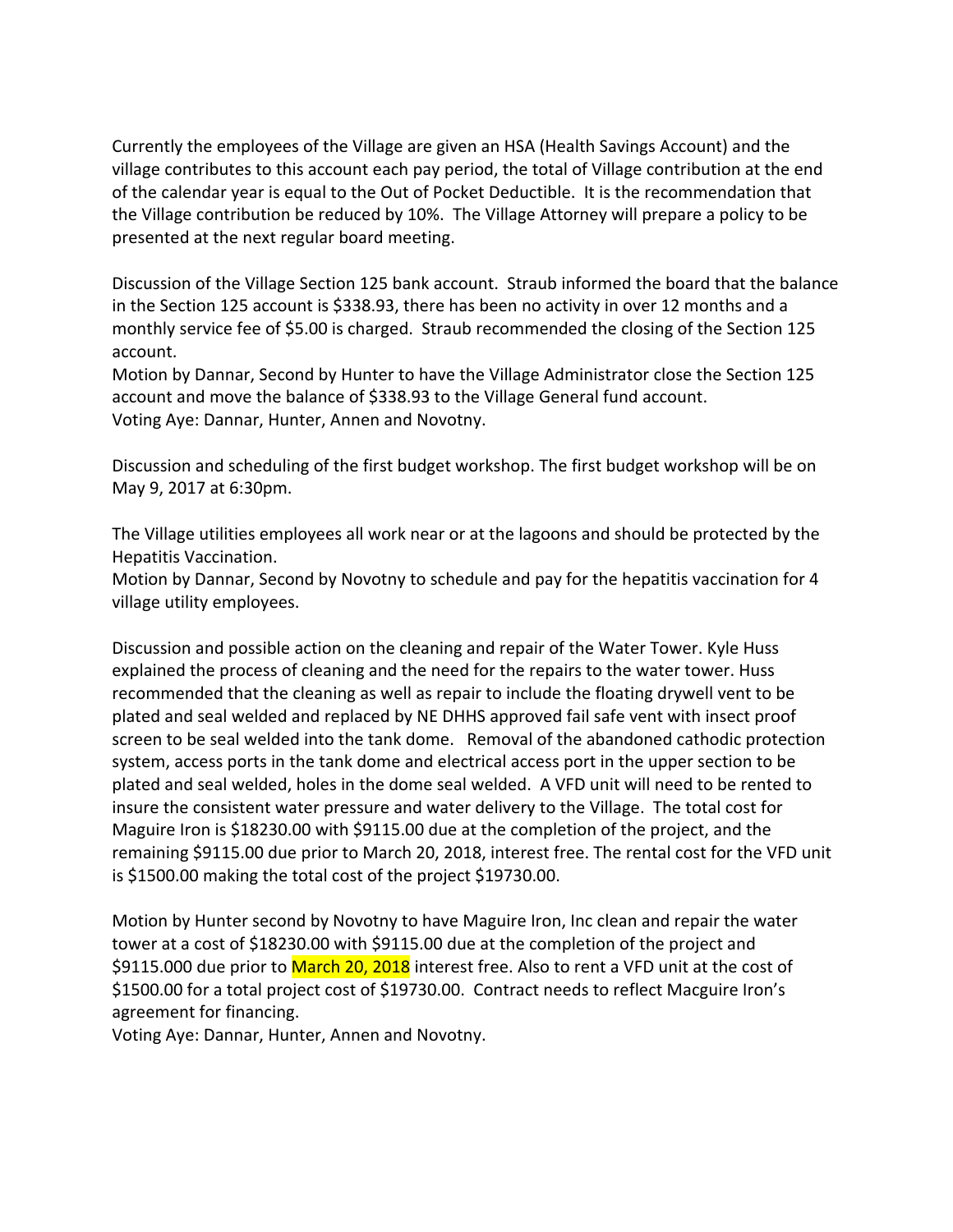Discussion and possible action increasing the wage for Officer Dannar at his anniversary date 4/22/17. Chief Bryner would like to increase the wage for Officer Dannar by .50 cents per on duty hour.

Motion by Novotny Second by Hunter to give a .50 cent per on duty hour wage increase to Officer Dannar on the first pay period following his anniversary date of 4/22/17. Voting Aye: Hunter, Annen and Novotny. Abstaining due to conflict of interest: Dannar

Discussion regarding the opening of the Utility Supervisor Position to internal candidates. The Administrator discussed the options for filling the Utility Supervisor position and requested that the Chairman appoint an interview committee to not only conduct interviews of internal candidates but to also make a recommendation for filling that position at the next regular board meeting May 16,2017. Chairman Annen appointed Trustee Wacker and Trustee Dannar to conduct interviews and make a recommendation to the board.

Motion to adjourn at 9:25pm by Novotny, second by Hunter Voting Aye: Dannar, Hunter, Annen and Novotny.

Chairman, John Annen

\_\_\_\_\_\_\_\_\_\_\_\_\_\_\_\_\_\_\_\_\_\_\_\_\_\_\_

ATTEST:

Barb Straub, Village Clerk

\_\_\_\_\_\_\_\_\_\_\_\_\_\_\_\_\_\_\_\_\_\_\_\_\_\_\_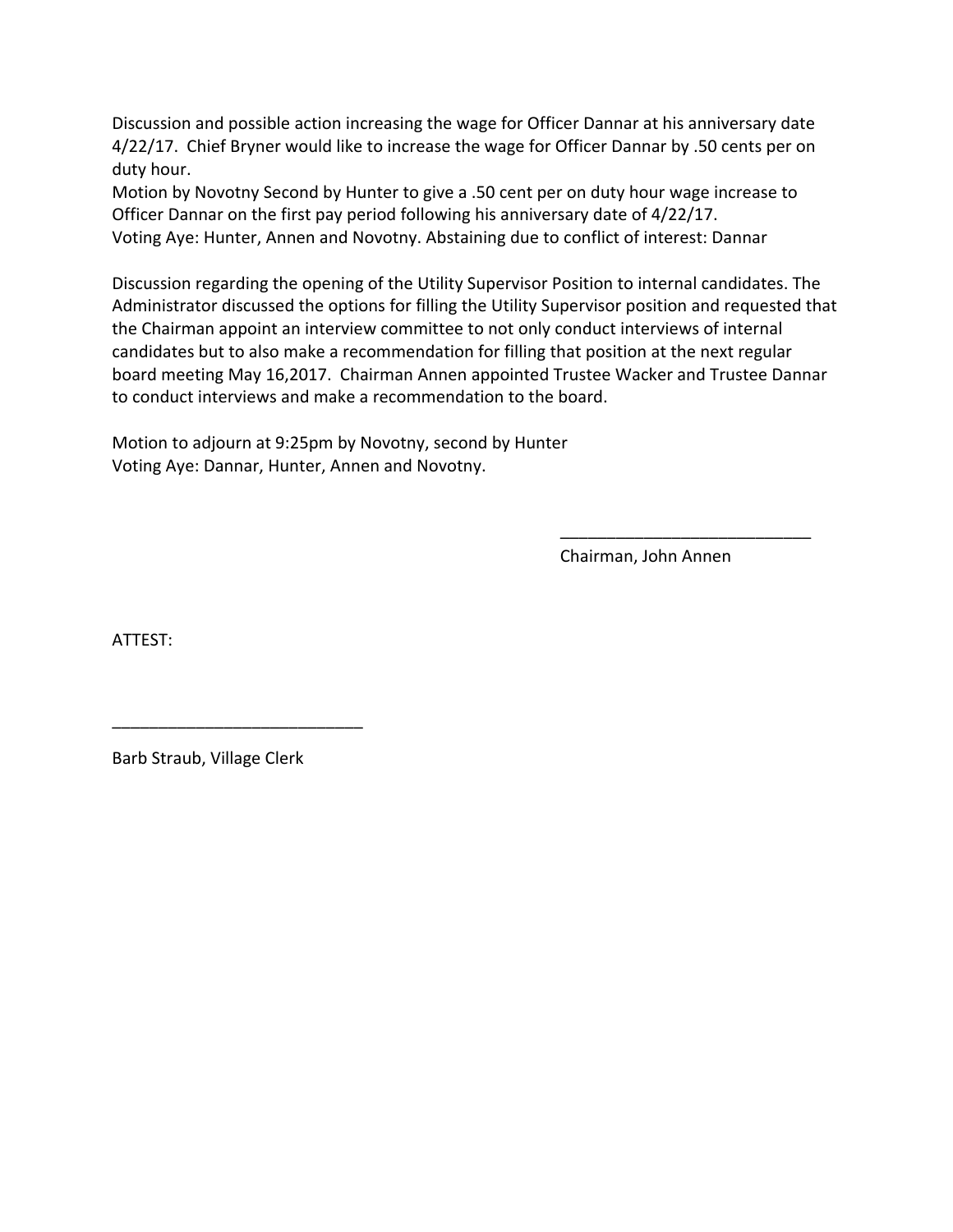|                               | 18-Apr-17 | <b>VILLAGE</b>           |             |
|-------------------------------|-----------|--------------------------|-------------|
| Bauerkempers Inc              |           | Sup                      | \$421.00    |
| <b>BANKCARD</b>               |           | Sup                      | \$491.77    |
| <b>Bytes Computer</b>         |           | <b>Contract Services</b> | \$38.32     |
| Carquest                      |           | Sup                      | \$263.17    |
| Caselle, INC                  |           | <b>Contract Services</b> | \$336.33    |
| Dan's Repair                  |           | Repairs                  | \$734.50    |
| Demco                         |           | Sup                      | \$85.10     |
| Farmer's Co-op                |           | Sup                      | \$2.98      |
| Hemingford Co-Operative       |           | phone                    | \$506.49    |
| Hemingford Ledger             |           | Adv                      | \$140.47    |
| Huss Auto Repair              |           | Sup                      | \$222.60    |
| John Deere                    |           | Sup                      | \$39.21     |
| <b>KCOW</b>                   |           | Adv                      | \$63.33     |
| <b>LEEC</b>                   |           | Edu                      | \$130.00    |
| Michael Todd & Company        |           | Tools                    | \$307.80    |
| Mobius                        |           | phone                    | \$25.00     |
| <b>NMC</b>                    |           | Sup                      | \$70.98     |
| <b>NMPP</b>                   |           | Dues                     | \$228.86    |
| Petty Cash                    |           | Thank you                | \$100.00    |
| <b>Purchase Power</b>         |           | Sup                      | \$82.05     |
| Raben Market                  |           | Sup                      | \$20.16     |
| Redbook                       |           | Sup                      | \$24.97     |
| <b>Stables</b>                |           | Sup                      | \$74.68     |
| <b>Sturdevants Auto Parts</b> |           | Sup                      | \$85.85     |
| <b>Susie Cheek</b>            |           | Contract Labor           | \$83.33     |
| <b>TEAMLAB</b>                |           | Sup                      | \$829.50    |
| Viaero                        |           | phone                    | \$238.54    |
| Westco                        |           | Gas                      | \$300.97    |
| <b>PAYROLL 3/30/2017</b>      |           | <b>PAYROLL</b>           | \$9,875.39  |
| PAYROLL 04/13/2017            |           | <b>PAYROLL</b>           | \$11,207.60 |
|                               |           |                          | \$27,030.95 |
|                               | 18-Apr-17 | <b>UTILITIES</b>         |             |

| Sup                  | \$183.00 |  |
|----------------------|----------|--|
| <b>Water Testing</b> | \$23.75  |  |
| Sup                  | \$57.27  |  |
| Heat                 | \$453.90 |  |
| Lease-Rental         | \$806.36 |  |
|                      |          |  |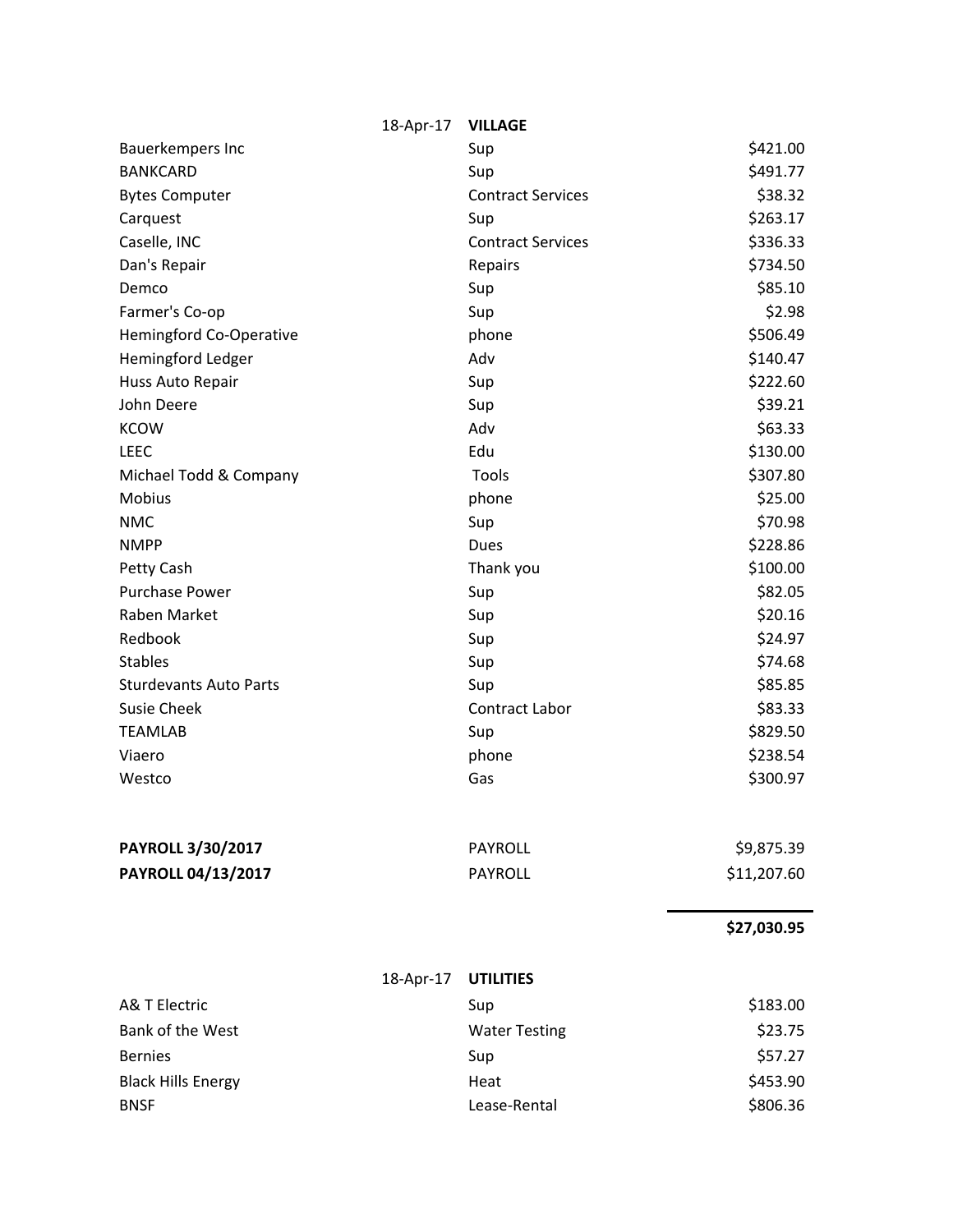| <b>Bytes Computer</b>             | <b>Contract Services</b> | \$76.63     |
|-----------------------------------|--------------------------|-------------|
| Caselle, INC                      | <b>Contract Services</b> | \$672.67    |
| EPA                               | <b>Water Testing</b>     | \$146.00    |
| Farmer's Co-op                    | Sup                      | \$8.65      |
| H&H                               | <b>Garbage Hauling</b>   | \$4,352.67  |
| Hansen's Locksmithing             | Sup                      | \$1,017.78  |
| Hemingford Co-Operative           | phone                    | \$303.49    |
| Hemingford Ledger                 | Adv                      | \$280.97    |
| Huss Auto Repair                  | Sup                      | \$45.68     |
| John Deere                        | Sup                      | \$2.45      |
| <b>KCOW</b>                       | Adv                      | \$126.67    |
| Kriz-Davis Co                     | Sup                      | \$243.59    |
| League of Nebraska Municipalities | Edu                      | \$40.00     |
| Mike Kesselring                   | Contact Labor            | \$750.00    |
| <b>Municipal Supply</b>           | Sup                      | \$58.64     |
| Nebraska Public Power District    | Power Purchased          | \$43,895.84 |
| <b>NMPP</b>                       | Dues                     | \$465.00    |
| Northwest Pipe Fittings           | Sup                      | \$239.08    |
| <b>Once Call Concepts</b>         | <b>Contract Services</b> | \$6.06      |
| Petty Cash                        | <b>Water Testing</b>     | \$10.21     |
| <b>Print Express</b>              | Sup                      | \$373.60    |
| <b>Purchase Power</b>             | Sup                      | \$164.11    |
| <b>Solutions EAP</b>              | <b>Contract Services</b> | \$73.70     |
| <b>Sturdevants Auto Parts</b>     | Sup                      | \$21.49     |
| <b>Susie Cheek</b>                | Contract Labor           | \$166.67    |
| SWANN                             | Solid Waste Disposal     | \$6,102.95  |
| Viaero                            | phone                    | \$66.06     |
| Westco                            | Gas                      | \$329.33    |
| PAYROLL 3/30/2017                 | <b>PAYROLL</b>           | \$8,899.67  |
| PAYROLL 04/13/2017                | <b>PAYROLL</b>           | \$8,457.40  |

**\$78,921.34**

| <b>HCCC Claims</b>            | 4/18/2017          |                |               |
|-------------------------------|--------------------|----------------|---------------|
| Aflac                         | <b>Benefits</b>    | 460.88         |               |
| Allied Insurance              | <b>Surety Bond</b> | \$<br>100.00   | approval only |
| <b>Bank Card Center</b>       | <b>Supplies</b>    | \$<br>604.10   |               |
| <b>Black Hills Energy</b>     | GAS                | \$<br>553.64   |               |
| <b>Bloedorn Lumber</b>        | <b>Supplies</b>    | \$<br>74.62    |               |
| <b>Blue Cross Blue Shield</b> | Insurance          | 5,412.29       |               |
| <b>Blue Stauta</b>            | Software           | 512.00         |               |
| <b>Bluffs Sanitary Supply</b> | <b>Supplies</b>    | \$<br>\$782.83 |               |
| <b>Box Butte General</b>      | <b>Supplies</b>    | 13.00          |               |
| Briggs                        | <b>Supplies</b>    | 134.13         |               |